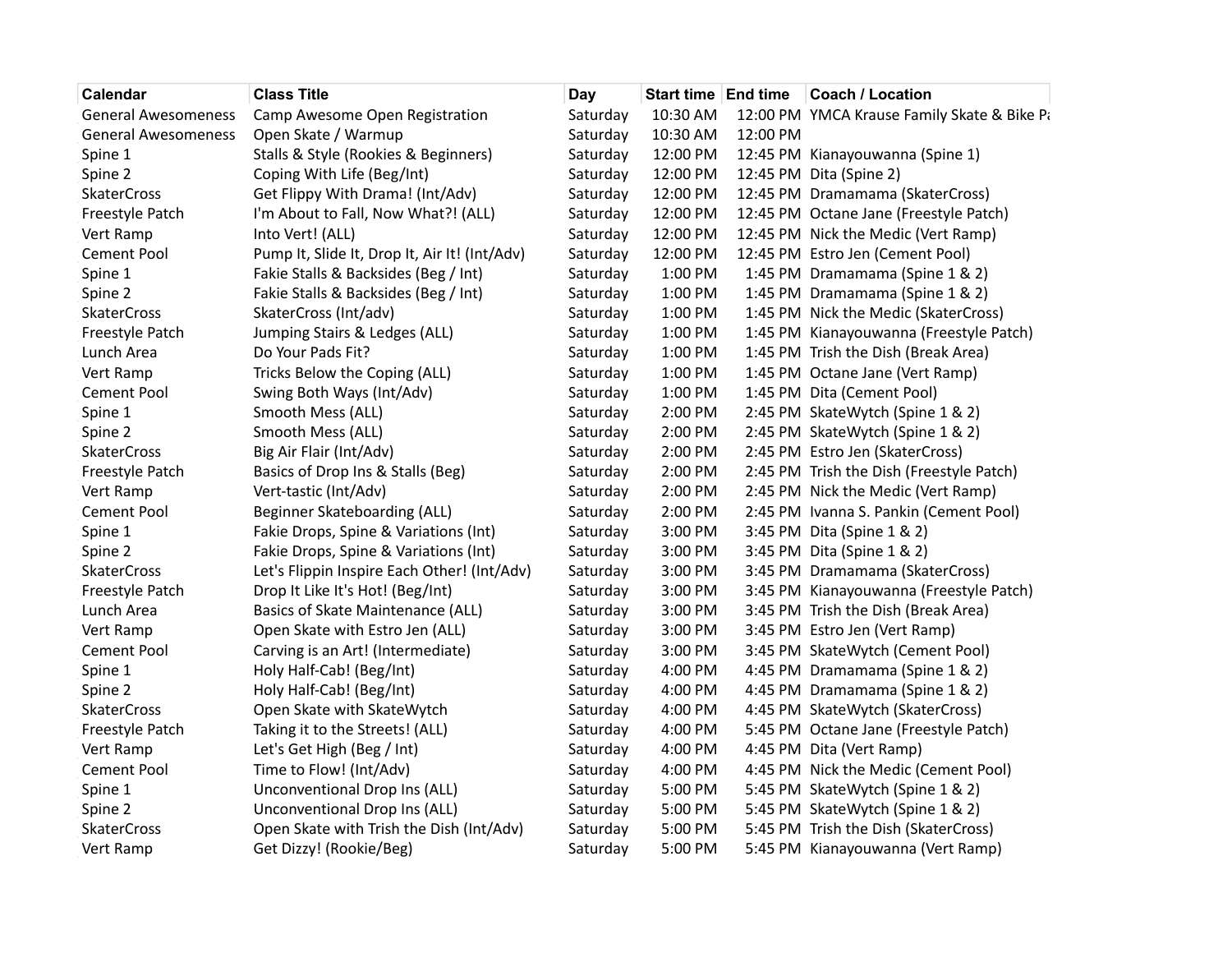| <b>Cement Pool</b>         | Pool Skating (Int/Adv)                         | Saturday | 5:00 PM  |          | 5:45 PM EstroJen (Cement Pool)               |
|----------------------------|------------------------------------------------|----------|----------|----------|----------------------------------------------|
| <b>General Awesomeness</b> | Camp Awesome Open Registration                 | Sunday   | 10:30 AM |          | 12:00 PM YMCA Krause Family Skate & Bike Pa  |
| <b>General Awesomeness</b> | Open Skate / Warmup                            | Sunday   | 10:30 AM | 12:00 PM |                                              |
| Spine 1                    | All Hands on Deck (Int)                        | Sunday   | 12:00 PM |          | 12:45 PM Dita (Spine 1 & 2)                  |
| Spine 2                    | All Hands on Deck (Int)                        | Sunday   | 12:00 PM |          | 12:45 PM Dita (Spine 1 & 2)                  |
| <b>SkaterCross</b>         | Aerials and Flow (Int/Adv)                     | Sunday   | 12:00 PM |          | 12:45 PM EstroJen (SkaterCross)              |
| Freestyle Patch            | Open Skate with OJ (ALL)                       | Sunday   | 12:00 PM |          | 12:45 PM Octane Jane (Freestyle Patch)       |
| Vert Ramp                  | Into Vert! (ALL)                               | Sunday   | 12:00 PM |          | 12:45 PM Nick the Medic (Vert Ramp)          |
| <b>Cement Pool</b>         | Skateboarding for Roller Skaters (ALL)         | Sunday   | 12:00 PM |          | 12:45 PM Shelby Reed (Cement Pool)           |
| Spine 1                    | Tricks Under the Coping (ALL)                  | Sunday   | 1:00 PM  |          | 1:45 PM Dramamama (Spine 1 & 2)              |
| Spine 2                    | Tricks Under the Coping (ALL)                  | Sunday   | 1:00 PM  |          | 1:45 PM Dramamama (Spine 1 & 2)              |
| <b>SkaterCross</b>         | Open Skate with Shelby (ALL)                   | Sunday   | 1:00 PM  |          | 1:45 PM Shelby Reed (SkaterCross)            |
| Freestyle Patch            | I'm About to Fall, Now What?! (ALL)            | Sunday   | 1:00 PM  |          | 1:45 PM Octane Jane (Freestyle Patch)        |
| Vert Ramp                  | Let's Get Dizzy! Carves & Spins (Rookie / Beg) | Sunday   | 1:00 PM  |          | 1:45 PM Kianayouwanna (Vert Ramp)            |
| Cement Pool                | Swing Both Ways (Int/Adv)                      | Sunday   | 1:00 PM  |          | 1:45 PM Dita (Cement Pool)                   |
| Spine 1                    | Holy Half-Cab! (Beg/Int)                       | Sunday   | 2:00 PM  |          | 2:45 PM Dramamama (Spine 1 & 2)              |
| Spine 2                    | Holy Half-Cab! (Beg/Int)                       | Sunday   | 2:00 PM  |          | 2:45 PM Dramamama (Spine 1 & 2)              |
| <b>SkaterCross</b>         | Big Air Flair (Int/Adv)                        | Sunday   | 2:00 PM  |          | 2:45 PM Estro Jen (SkaterCross)              |
| Freestyle Patch            | Jumping Stairs & Ledges (ALL)                  | Sunday   | 2:00 PM  |          | 2:45 PM Kianayouwanna (Freestyle Patch)      |
| <b>Cement Pool</b>         | Trick Your Bits (Int)                          | Sunday   | 2:00 PM  |          | 2:45 PM Trish the Dish (Cement Pool)         |
| Spine 1                    | Fakie Drops, Spine & Variations (Int)          | Sunday   | 3:00 PM  |          | 3:45 PM Dita (Spine 1 & 2)                   |
| Spine 2                    | Fakie Drops, Spine & Variations (Int)          | Sunday   | 3:00 PM  |          | 3:45 PM Dita (Spine 1 & 2)                   |
| <b>SkaterCross</b>         | Baranis, Inverts & Aerials (Int/Adv)           | Sunday   | 3:00 PM  |          | 3:45 PM Kianayouwanna (SkaterCross)          |
| Freestyle Patch            | Drop Ins & Stalls for 4 wheels or 8 (ALL)      | Sunday   | 3:00 PM  |          | 3:45 PM Trish the Dish & Shelby Reed (Freest |
| Vert Ramp                  | Pump It, Slide It, Drop It, Air It! (Int/Adv)  | Sunday   | 3:00 PM  |          | 3:45 PM Estro Jen (Vert Ramp)                |
| <b>Cement Pool</b>         | Time to Flow! (Int/Adv)                        | Sunday   | 3:00 PM  |          | 3:45 PM Nick the Medic (Cement Pool)         |
| Spine 1                    | On the Edge of Your Toes (ALL)                 | Sunday   | 4:00 PM  |          | 4:45 PM SkateWytch (Spine 1 & 2)             |
| Spine 2                    | On the Edge of Your Toes (ALL)                 | Sunday   | 4:00 PM  |          | 4:45 PM SkateWytch (Spine 1 & 2)             |
| <b>SkaterCross</b>         | Fakie $360s + (Beg / Int)$                     | Sunday   | 4:00 PM  |          | 4:45 PM Dramamama (SkaterCross)              |
| Freestyle Patch            | Taking it to the Streets! (ALL)                | Sunday   | 4:00 PM  |          | 5:45 PM Octane Jane (Freestyle Patch)        |
| Lunch Area                 | Basics of Skate Maintenance (ALL)              | Sunday   | 4:00 PM  |          | 4:45 PM Trish the Dish (Break Area)          |
| Vert Ramp                  | Vert-tastic (Int/Adv)                          | Sunday   | 4:00 PM  |          | 4:45 PM Nick the Medic (Vert Ramp)           |
| Cement Pool                | Uncommon Tricks & Maneuvers (Int/Adv)          | Sunday   | 4:00 PM  |          | 4:45 PM SkateWytch (Cement pool)             |
| Spine 1                    | Open Skate Little Spine with Estro Jen         | Sunday   | 5:00 PM  |          | 5:45 PM Estro Jen Spine 1                    |
| Spine 2                    | Slippery Slope to Slides (Beg/Int)             | Sunday   | 5:00 PM  |          | 5:45 PM Kianayouwanna (Spine 2)              |
| <b>SkaterCross</b>         | High Altitude with Nick (Int/Adv)              | Sunday   | 5:00 PM  |          | 5:45 PM Nick the Medic (SkaterCross)         |
| Vert Ramp                  | Let's Get High (Beg / Int)                     | Sunday   | 5:00 PM  |          | 5:45 PM Dita (Vert Ramp)                     |
| <b>Cement Pool</b>         | Carving is an Art! (Intermediate)              | Sunday   | 5:00 PM  |          | 5:45 PM SkateWytch (Cement Pool)             |
| General Awesomeness        | Sunset 7:04pm                                  | Sunday   | 7:00 PM  | 7:05 PM  |                                              |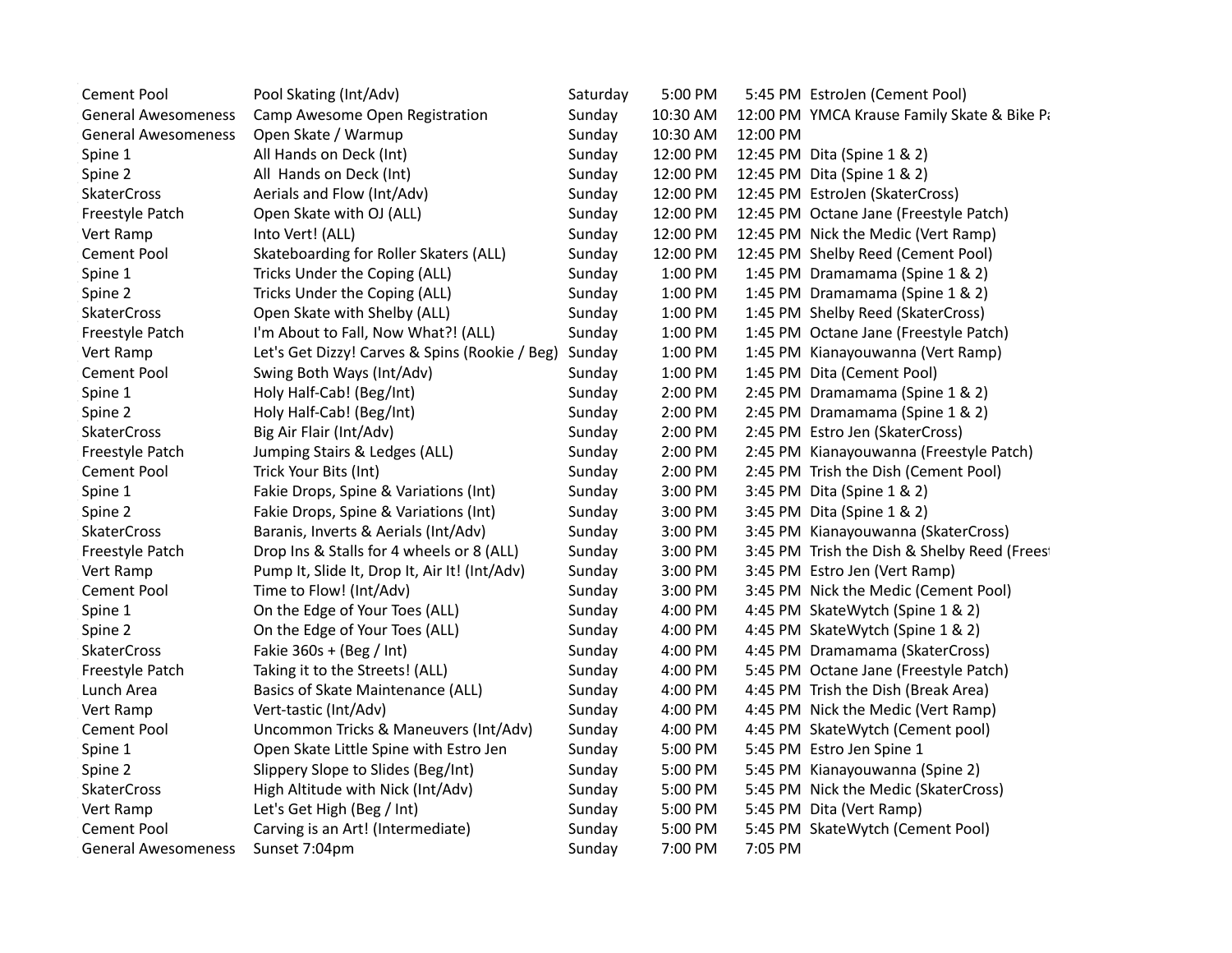|  | Total: | 62:04 |  |
|--|--------|-------|--|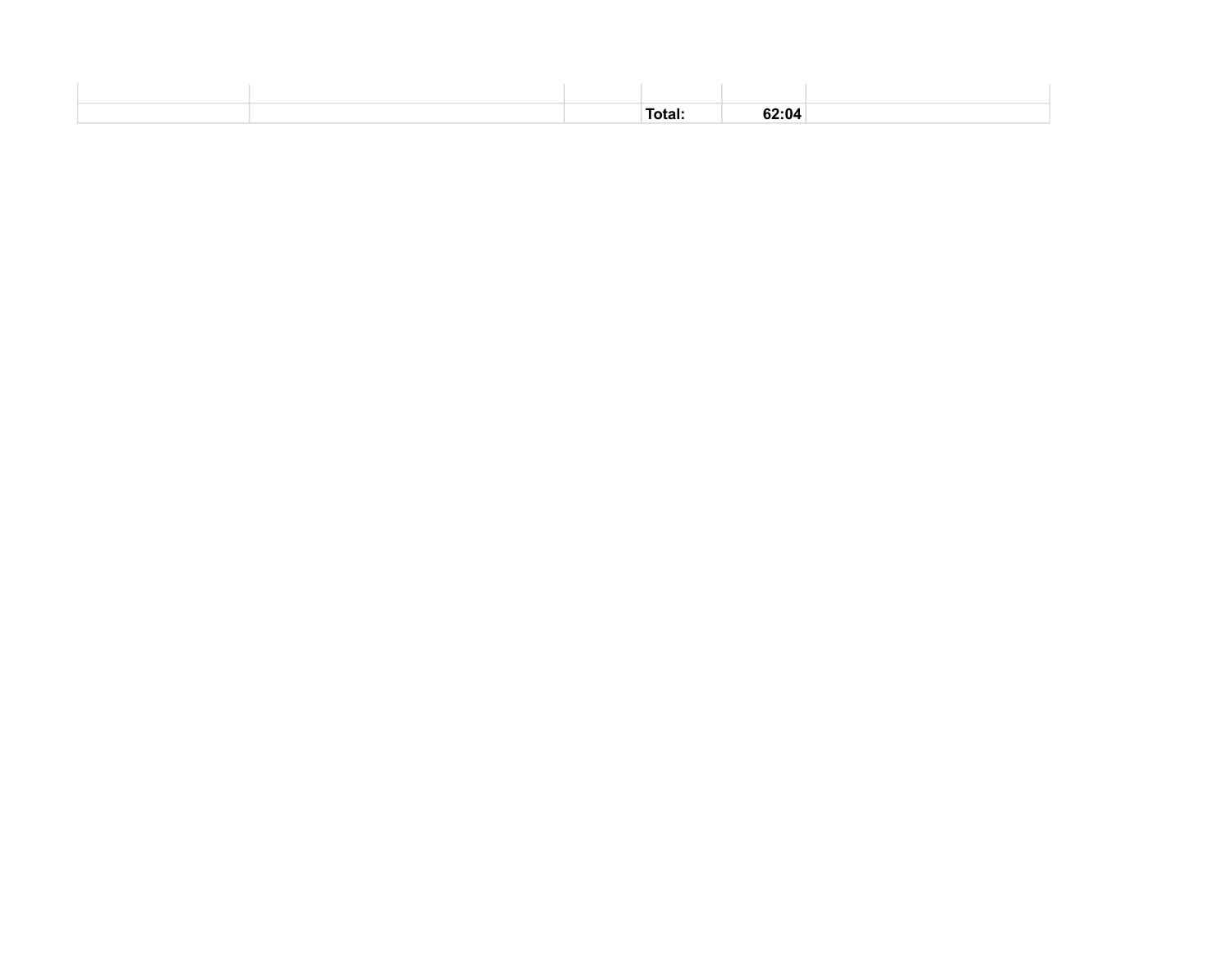## **Description**

 Registration is from 10am - noon Saturday and Sunday. Please bring: Some areas may be closed briefly for private photo shoots. Learn how to do different stalls & spice up stalls/ tricks so you can create your This is a creative workshop focusing on coping stalls, combos and lots of fun Let's get that butt over your head! We will work on twisty, flippy tricks including It's not a matter of IF you will fall while ramp or street skating, but a matter of Introduction into vertical roller skating. Q/A, Basics, slide ins, sit drop ins, Estro Jen will teach you to pump the vert ramp safely and learn the skills A full break down of how to obtain 2 tricks that will expand your box of tricks. A full break down of how to obtain 2 tricks that will expand your box of tricks. Learn SkaterCross: how the course works, the commitment it takes to drop in, We will learn what our body needs to do when jumping off. We will break down Well-fitting pads and helmet can save your body from disaster. But how do you There's so much fun to be had below the coping for all skill levels! This class will Awesome. All attendees must show a CDC vaccination card or QR enabled for 5 years with handstands and grinds as favorite tricks. Named a CIB Skater of Big Foot Bike and Skate, and Moxi Roller Skates. He's constantly inspired by this has been teaching and developing ramp skating skills online & at events Falling is part of skating, so let's work on how to bail out of tricks gone wrong,<br>Falling is a state of the state of the state of the state of the state of the state of the state of the state o results taken no and than 48 hours of the monetage rapid and the second test rapid and the second and the second<br>Estimates will test because ClasterCoses records and an acceleration bin doesn't an aim  $f(x)$  for the case that  $f(x)$  is a conference to  $f(x)$  and  $f(x)$  and  $f(x)$  are  $f(x)$  and  $f(x)$  are  $f(x)$  and  $f(x)$  are  $f(x)$  and  $f(x)$  are  $f(x)$  and  $f(x)$  are  $f(x)$  and  $f(x)$  are  $f(x)$  and  $f(x)$  are  $f(x)$  and  $f(x)$  are  $f$ Learn basic drop his and stans for beginners. Tod should be comfortable or they may name plants, meet to, lake meet to, and meet wan plants wille daily.<br>Skatoboording bosies for roller skators loorn bout o roll down a waterfall, fokie Shareboarding basics for folier sharefs, fearm from to foll down a waterfail, fame.<br>Build confidence in fakie dron inclond combect het get vou over small and park comparison in take are plint and compositive get you over small and park. results of vacance in the card of the card complete the got you over amended.<br>Nover did anything flinny? Loarn cartwhools and hand stand dron, ins and based on March recommendations from the CDC and the CDC computer and common the CDC, state and common  $\alpha$ sense.<br>Learn the basics of skate maintenance inclu Falling is part of skating, so let's work on how to bail out of tricks gone wrong,<br>Falling is part of skating, so let's work on how to bail out of tricks gone wrong, Estro Jen will teach you SkaterCross awesomeness, including big drop ins, airs, Learn basic drop-ins and stalls for beginners. You should be comfortable on your Drop ins, hand plants, inverts, fakie inverts, and invert wall plants while using There's so much fun to be had below the coping for all skill levels! This class will<br>Improve the flow of runs using backwards skating. Carving, airs and rotations to<br>Falling is part of skating, so let's work on how to bail Improve the flow of runs using backwards skating. Carving, airs and rotations to Skateboarding basics for roller skaters; learn how to roll down a waterfall, fakie Build confidence in fakie drop-ins and combos that get you over small and Build confidence in fakie drop-ins and combos that get you over small and Never did anything flippy? Learn cartwheels and hand stand drop-ins and Learn how to drop in! We'll work on a few different ways to drop in on coping, Learn the basics of skate maintenance, including how to judge wear &<br>... Have fun on the vert ramp with Estro Jen on hand to help you or give you advice You can carve a bowl, so let's work on carving tricks with higher transitions and A step by step break down to land a fakie 180 on to the coping aka halfcab, with A step by step break down to land a fakie 180 on to the coping aka halfcab, with Have fun in the big cement pool with SkateWytch on hand to help you or give Got ramp skills you're ready to take to the streets? Transfer the stalls, toe stop Techniques to improve your ability to keep speed and go higher! Bringing the elements of ramp skating and bowl skating together to learn Bringing the elements of ramp skating and bowl skating together to learn<br>Want to mix up your park flow? Take it to the coping and learn drop in Want to mix up your park flow? Take it to the coping and learn drop in<br>Want to mix up your park flow? Take it to the coping and learn drop in Want to mix up your park flow? Take it to the coping and learn drop in<br>Have fun in the SkaterCross with Trish the Dish. If you want advice or tips, she's We will start working on rotations on the flat ground, then add carving and<br>